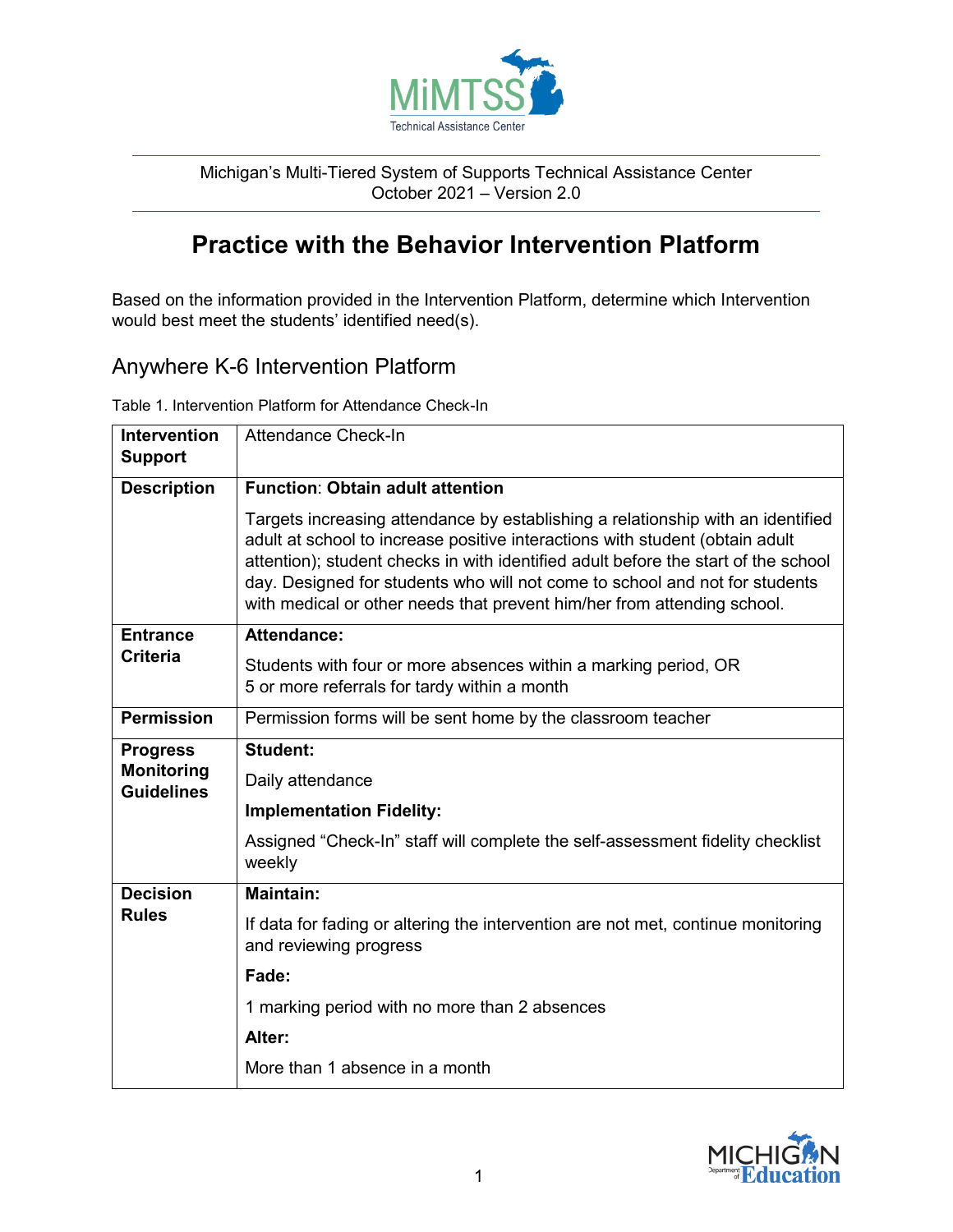| Table 2. Intervention Platform for Check-In, Check-Out (CICO) |  |  |
|---------------------------------------------------------------|--|--|
|                                                               |  |  |

| Intervention<br><b>Support</b>         | Check-In, Check-Out                                                                                                                                                                                                                       |
|----------------------------------------|-------------------------------------------------------------------------------------------------------------------------------------------------------------------------------------------------------------------------------------------|
| <b>Description</b>                     | Designed for students with persistent behavior concerns that are not<br>dangerous; provides more immediate feedback on behavior through use<br>of a daily progress report and additional opportunities for positive adult<br>interactions |
|                                        | Parents participate by signing off on daily sheets; students are assigned<br>a staff member to check in and out with daily                                                                                                                |
| <b>Entrance Criteria</b>               | One or more of the following:                                                                                                                                                                                                             |
|                                        | Behavior:                                                                                                                                                                                                                                 |
|                                        | More than 3 ODRs and student seeks adult attention                                                                                                                                                                                        |
|                                        | Academics:                                                                                                                                                                                                                                |
|                                        | Report Card marked "N" on study skills or organization                                                                                                                                                                                    |
| <b>Permission</b>                      | Parent permission is sent home by the identified CICO Facilitator                                                                                                                                                                         |
| <b>Progress</b>                        | <b>Fidelity Data:</b>                                                                                                                                                                                                                     |
| <b>Monitoring</b><br><b>Guidelines</b> | <b>CICO</b> checklist                                                                                                                                                                                                                     |
|                                        | <b>Student Data:</b>                                                                                                                                                                                                                      |
|                                        | Daily progress reports collected by CICO facilitator and viewed by<br>parent/guardian                                                                                                                                                     |
|                                        | Data are graphed using CICO SWIS                                                                                                                                                                                                          |
| <b>Decision Rules</b>                  | <b>Maintain:</b>                                                                                                                                                                                                                          |
|                                        | Data points at or above aim line but goal has not yet been met                                                                                                                                                                            |
|                                        | Fade:                                                                                                                                                                                                                                     |
|                                        | Meets goal on the daily progress report for 4 consecutive weeks -<br>student is moved to self-monitoring phase                                                                                                                            |
|                                        | Self-monitoring phase is exited at the end of the next marking period as<br>long as student continues to maintain behavior                                                                                                                |
|                                        | Alter:                                                                                                                                                                                                                                    |
|                                        | Three consecutive data points when student's progress is not on the aim<br>line and fidelity is established                                                                                                                               |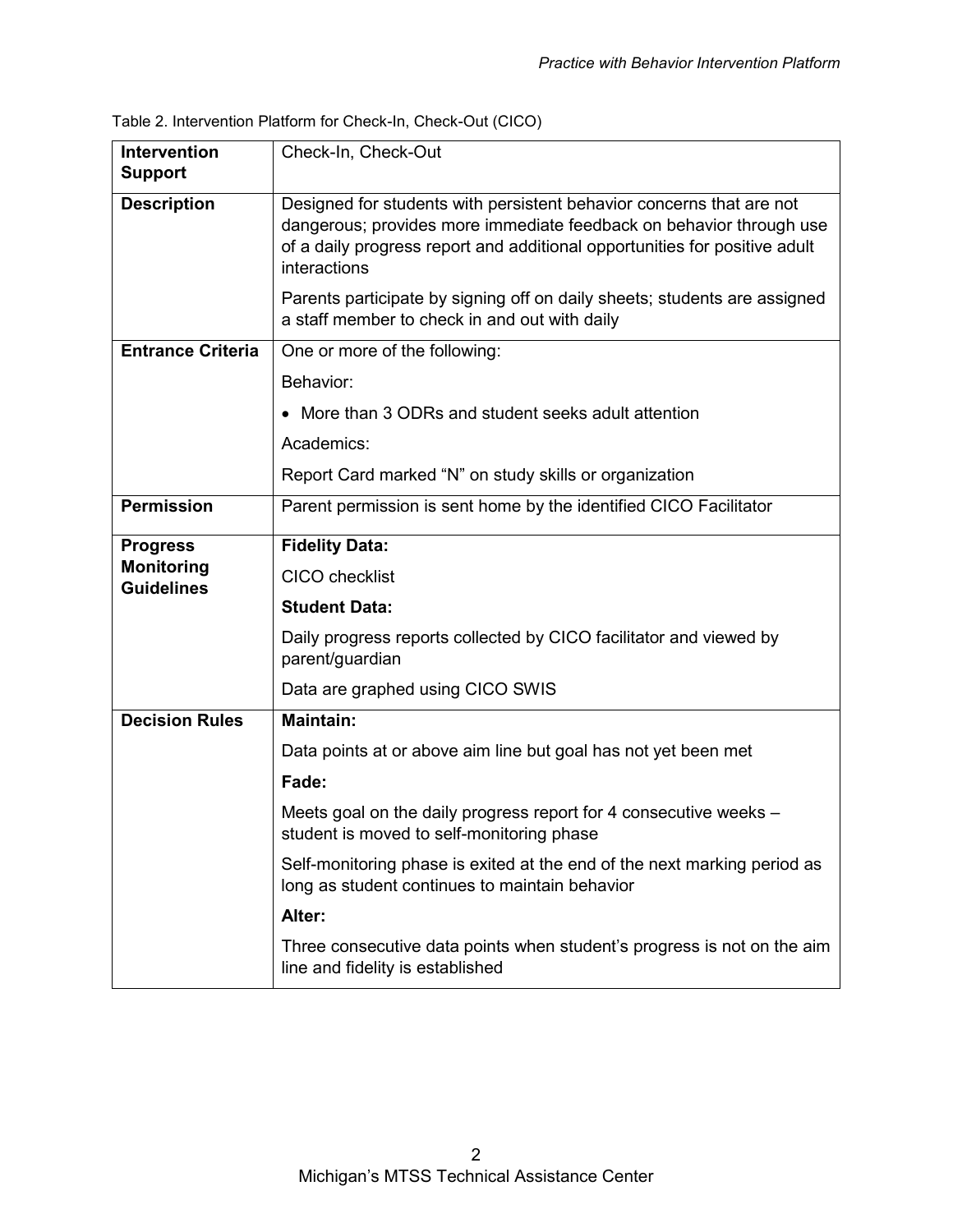| <b>Intervention</b>                    | Second Step: Grade Six                                                                                                                                                                                      |  |  |
|----------------------------------------|-------------------------------------------------------------------------------------------------------------------------------------------------------------------------------------------------------------|--|--|
| <b>Support</b>                         |                                                                                                                                                                                                             |  |  |
| <b>Description</b>                     | Second Step provides instruction in social and emotional learning with<br>units on skills for learning, empathy, emotion management, friendship<br>skills, and problem solving.                             |  |  |
|                                        | This intervention is designed for students with difficulties with peer<br>interactions and/or mild physical aggression. It specifically targets<br>students whose behavior is maintained by peer attention. |  |  |
|                                        | At sixth grade there are four units and 26 lessons. Each lesson is 30-35<br>minutes                                                                                                                         |  |  |
| <b>Entrance</b><br><b>Criteria</b>     | Behavior:                                                                                                                                                                                                   |  |  |
|                                        | • More than 2 ODRs involving peers                                                                                                                                                                          |  |  |
| <b>Permission</b>                      | Parent permission is sent home by the classroom teacher                                                                                                                                                     |  |  |
| <b>Progress</b>                        | <b>Fidelity Data:</b>                                                                                                                                                                                       |  |  |
| <b>Monitoring</b><br><b>Guidelines</b> | Second Step checklist                                                                                                                                                                                       |  |  |
|                                        | <b>Student Data:</b>                                                                                                                                                                                        |  |  |
|                                        | Daily Behavior Report from classroom teacher focusing specifically on<br>rating peer interactions throughout the day                                                                                        |  |  |
|                                        | <b>Discipline Referrals</b>                                                                                                                                                                                 |  |  |
| <b>Decision Rules</b>                  | <b>Maintain:</b>                                                                                                                                                                                            |  |  |
|                                        | Student has not yet completed all of the lessons but is meeting the<br>established goal on the daily behavior report                                                                                        |  |  |
|                                        | Fade:                                                                                                                                                                                                       |  |  |
|                                        | Student completes all of the lessons in the program and meets goal on the<br>daily behavior report for 3 of the last 4 weeks                                                                                |  |  |
|                                        | Alter:                                                                                                                                                                                                      |  |  |
|                                        | Three consecutive data points when student's progress is not on the aim<br>line and fidelity is established                                                                                                 |  |  |

Table 3. Intervention Platform for Second Step